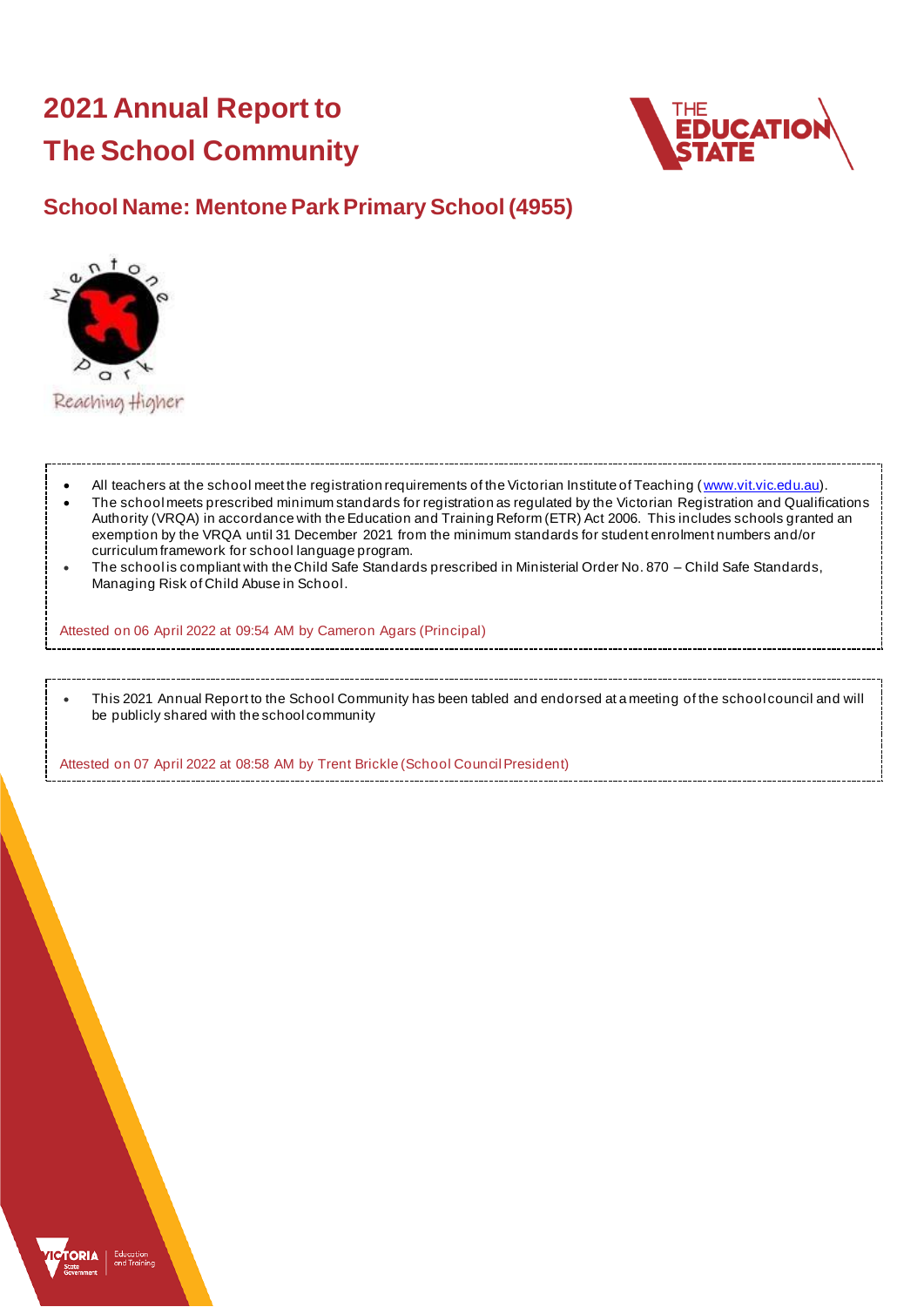

# How to read the Annual Report

## What does the *'About Our School'* commentary section of this report refer to?

The 'About our school' commentary provides a brief background on the school, an outline of the school's performance over the year and future directions.

The 'School Context' describes the school's vision, values and purpose. Details include the school's geographic location, size and structure, social characteristics, enrolment characteristics and special programs.

The 'Framework for Improving Student Outcomes (FISO)' section includes the improvement initiatives the school has selected and the progress they have made towards achieving them through the implementation of their School Strategic Plan and Annual Implementation Plan.

### What does the *'Performance Summary'* section of this report refer to?

The Performance Summary includes the following:

#### **School Profile**

- student enrolment information
- the school's 'Student Family Occupation and Education' category
- a summary of parent responses in the Parent Opinion Survey, shown against the statewide average for Primary schools
- school staff responses in the area of School Climate in the School Staff Survey, shown against the statewide average for Primary schools

#### **Achievement**

- English and Mathematics for Teacher Judgements against the curriculum
- English and Mathematics for National Literacy and Numeracy tests (NAPLAN).

#### **Engagement**

Student attendance at school

#### **Wellbeing**

Student responses to two areas in the Student Attitudes to School Survey:

- Sense of Connectedness
- Management of Bullying

Results are displayed for the latest year and the average of the last four years (where available). As NAPLAN tests were not conducted in 2020, the NAPLAN 4-year average is the average of 2018, 2019 and 2021 data in the 2021 Performance Summary.

## Considering COVID-19 when interpreting the Performance Summary

The Victorian community's experience of COVID-19, including remote and flexible learning, had a significant impact on normal school operations in 2020 and 2021. This impacted the conduct of assessments and surveys. Readers should be aware of this when interpreting the Performance Summary.

For example, in 2020 and 2021 school-based surveys ran under changed circumstances, and NAPLAN was not conducted in 2020. Absence and attendance data during this period may have been influenced by local processes and procedures adopted in response to remote and flexible learning.

Schools should keep this in mind when using this data for planning and evaluation purposes.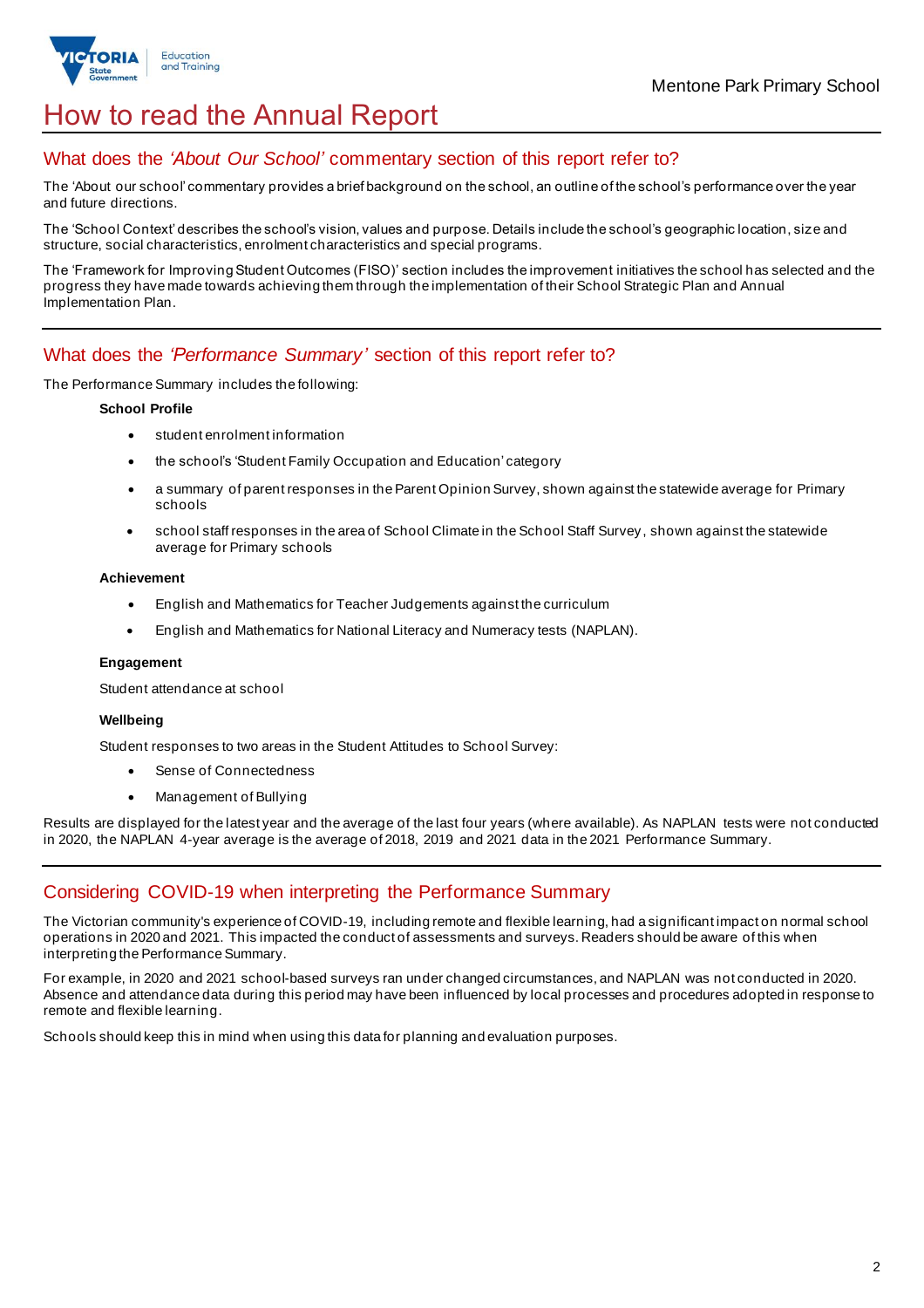

# How to read the Annual Report (continued)

### What do *'Similar Schools'* refer to?

Similar Schools are a group of Victorian government schools with similar characteristics to the school.

This grouping of schools has been created by comparing each school's socio-economic background of students, the number of non-English speaking students and the school's size and location.

### What does *'NDP'* or '*NDA*' mean?

'NDP' refers to no data being published for privacy reasons or where there are insufficient underlying data. For example, ver y low numbers of participants or characteristics that may lead to identification will result in an 'NDP' label.

'NDA' refers to no data being available. Some schools have no data for particular measures due to low enrolments. There may be no students enrolled in some year levels, so school comparisons are not possible.

Note that new schools only have the latest year of data and no comparative data from previous years. The Department also recognises unique circumstances in Specialist, Select Entry, English Language, Community Schools and schools that changed school type recently, where school-to-school comparisons are not appropriate.

## What is the *'Victorian Curriculum'*?

The Victorian Curriculum F–10 sets out what every student should learn during his or her first eleven years of schooling. The curriculum is the common set of knowledge and skills required by students for life-long learning, social development and active and informed citizenship.

The Victorian Curriculum is assessed through teacher judgements of student achievement based on classroom learning.

The curriculum has been developed to ensure that school subjects and their achievement standards enable continuous learning for all students, including students with disabilities.

The 'Towards Foundation Level Victorian Curriculum' is integrated directly into the curriculum and is referred to as 'Levels A to D'.

'Levels A to D' may be used for students with disabilities or students who may have additional learning needs. These levels are not associated with any set age or year level that links chronological age to cognitive progress (i.e., there is no age expected standard of achievement for 'Levels A to D').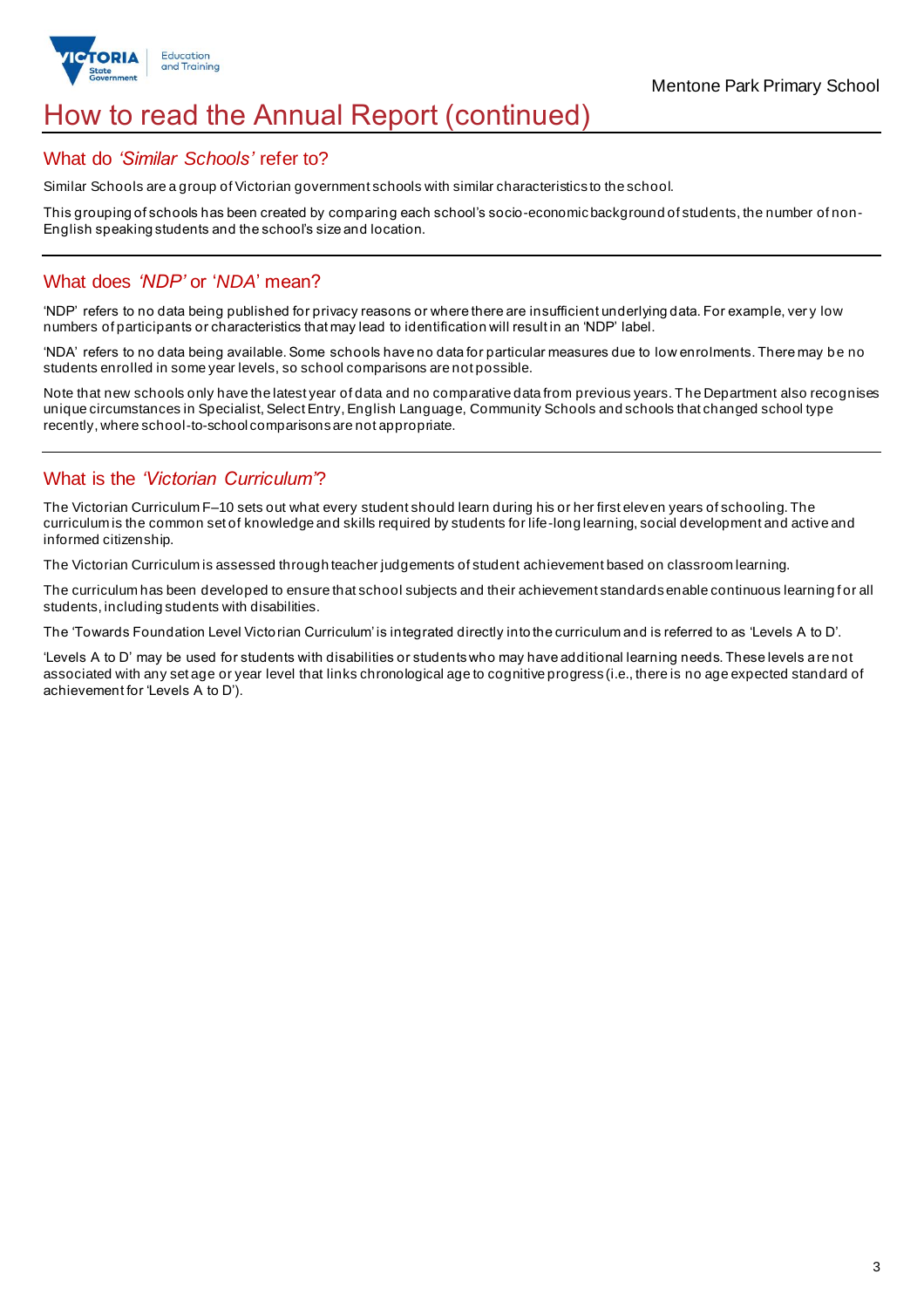



# **About Our School**

## School context

At Mentone Park Primary School our core purpose is to foster curiosity and ignite a passion for learning and prepare our students for their future as global citizens. We achieve this through a relevant and challenging curriculum that enables students to achieve educational excellence and ignites their creativity and passion for lifelong learning. This is provided in an environment that is supportive and inclusive, allowing students to become confident and creative individuals. Developing connections is a major focus of our school community and we encourage students to connect with their peers, their school, their community and with the wider world, enabling them to become active and informed citizens. The 4 multi age days, held once a term, are a highlight of the year where activities are led by our school leaders, fostering a sense of community and care for others.

Our core purpose is underpinned by our TIER of values – Teamwork, Integrity, Excellence and Respect. With a major focus on curriculum development and Personalised Learning, our dedicated staff are continuously improving their knowledge and skill base to deliver relevant and engaging programs to our students. Our Literacy and Numeracy programs are complemented by an integrated, inquiry based approach to learning about the world around us.

In 2021 we operated with 8 home grades from Foundation to Year 6. To support this we provided specialist programs in Visual Arts, Physical Education, Italian and STEAM. During 2021 we completed our first year as part of the Primary Mathematics and Science Specialist (PMSS) initiative, where 2 staff completed professional learning opportunities with industry experts and like minded schools.

The Tutor Learning Initiative (TLI) supported students from Foundation to Year 6, with targeted small group programs focusing on Writing. In addition to the DET funding provided, we supported this program with part time literacy support staff in the Junior School to cater for the foundational learning needs of students whose formative years have been impacted by Covid-19 school closures.

Foundation enrolments continue to increase slowly, having moved from 1 to 2 Foundation classes in 2021.

In 2020 we were successful in obtaining Capital Works Funding of 4 million dollars for stage 1 of our Masterplan from the state government to assist us to Masterplan. This will see a new 4 classroom learning space constructed and significant landscaping on the corner of Broome and Blackwood Avenues. As a result we have plans to demolish and rebuild Mentone Park PS into a first class facility with 21st century architecture and design to assist us to facilitate high quality teaching and learning, with a strong focus on STEAM. Our successful application for Primary Mathematics and Science Specialist (PMSS) funding allows us to employ a dedicated STEAM specialist teacher and engage with world class leaders in this field. Construction commenced in December 2021.

Enrolment constraints such as our proximity to 2 major highways and Moorabbin Airport limit the potential for significant growth relative to neighbouring schools, however the expansive natural grounds and high sense of belonging instilled in all students and their families by our passionate and caring staff makes Mentone Park Primary School a sort after destination for families in the local Kingston area.

Staff at Mentone Park Primary School engaged in a range of Professional Learning opportunities to support their ability to deliver high quality instruction during Flexible and Remote Learning. Our school developed a Flexible and Remote Learning Website to provide students and families with instructional videos that they could access at home. In Term 3 we taught all students 'live' using Google Meets. Classroom teachers were online daily, meaning we provided a full school day of learning for our students.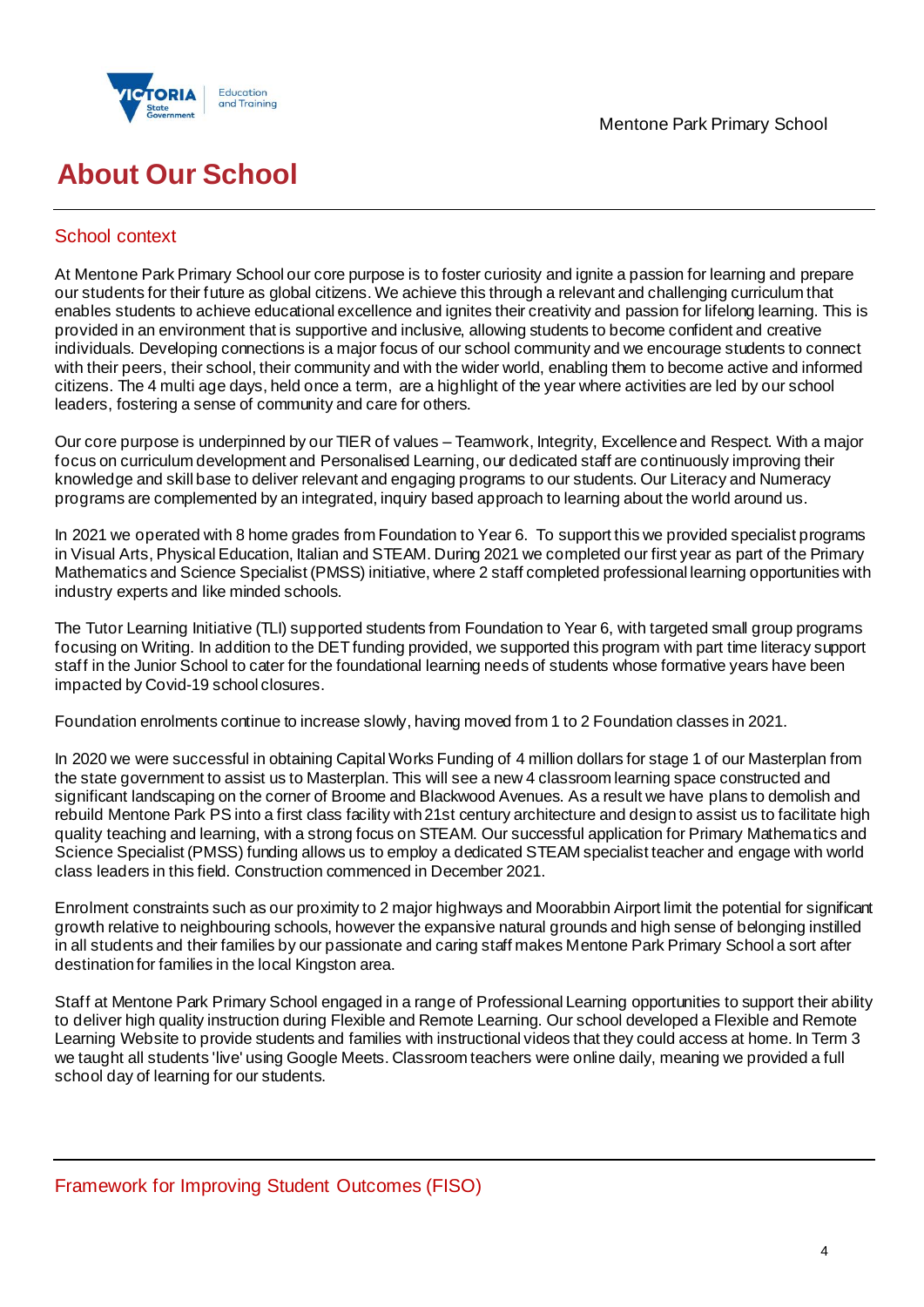

Excellence in Teaching and Learning - Building Practice Excellence and Curriculum Planning and Assessment. A whole school, evidence based instructional model is being developed. Work began by looking at our current models in Literacy and Numeracy and cross referencing against current practice as well as the HITS model recently released by DET. Our aim is for this model to provide the framework for improved consistency of practice and high expectations across all curriculum areas from Foundation to Grade 6. Further work on the school's assessment schedule and a deeper understanding of formative assessment has ensured regular use of data and a more targeted approach to teaching. Compass was used in 2021 for data storage, analysis and student reporting.

Positive Climate for Learning - Empowering Students and Building School Pride and Setting Expectations and Promoting Inclusion.

Every day our staff engage with students and families to live the values our school promotes. Programs such as Play is the Way as well as activities such as multi age days and buddy programs create a sense of community and inclusion for all. We have a strong and vibrant Program for Students with Disabilities as well as facilities such as the "Chill Out Zone" where all students are welcome to engage with each other students and staff during times of stress or anxiety. During 2021 our students actively engaged with our remote and flexible learning program. Upon our return to onsite schooling the students displayed continuity and flexibility after such a significant disruption.

Our School Staff Survey results for 2021 indicated a positive endorsement of 79.8%, which is above the state average of 75.8%

### Achievement

At Mentone Park Primary School we are proud of our achievements in student learning whilst also striving for continued improvement and growth. We have high expectations of all learners. Through our focus on personalised learning and individual student learning goals, we promote educational excellence, thinking skills, creativity and an inquiring mind in all students.

Teacher Judgement

English

The percentage of students achieving at or above the expected level was 93.1%, (91.8% in 2020) which is above the state average of 86.2% and similar schools average of 90.4%

Mathematics.

The percentage of students achieving at or above the expected level was 94.1%, (92.3% in 2020) which is above the state average of 84.9% and similar school average of 90.2%.

NAPLAN

Reading - Year 3

87.5% of Mentone Park PS students performed in the top 3 bands, where the state average was 76.9% and the similar school average was 86.1%

Reading - Year 5 78.1% of Mentone Park PS students performed in the top 3 bands, where the state average was 70.4% and the similar school average was 79.3%

Numeracy - Year 3 91.7% of Mentone Park PS students performed in the top 3 bands, where the state average was 67.6% and the similar school average was 76.3%

Numeracy - Year 5

75.0% of Mentone Park PS students performed in the top 3 bands, where the state average was 61.6% and the similar school average was 68.9%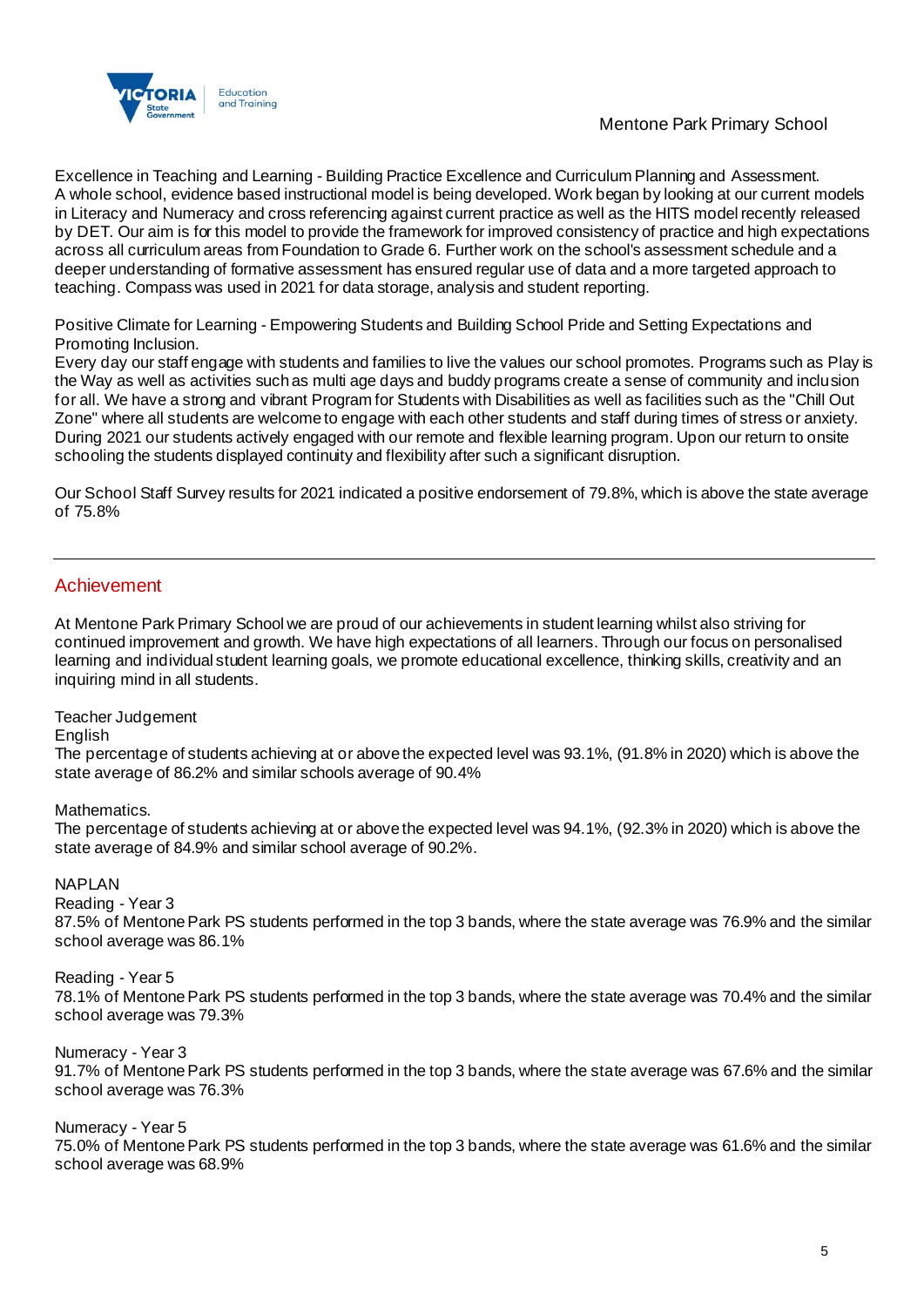



#### NAPLAN Learning Gain

With our dedicated and personalised approach, learning gain represents student progress relative to their starting point. In the case of NAPLAN this is the difference between a students Year 3 2019 and Year 5 2021 achievement. Our students achieved a greater percentage of high gain relative to similar schools in all areas.

Reading - 33% of Mentone Park students displayed high gain where the similar schools percentage was 28.

Numeracy - 27% of Mentone Park students displayed high gain where the similar schools percentage was 22.

Writing - 37% of Mentone Park students displayed high gain where the similar schools percentage was 25.

Spelling - 37% of Mentone Park students displayed high gain where the similar schools percentage was 24.

Grammar and Punctuation - 47% of Mentone Park students displayed high gain where the similar schools percentage was 26.

We believe these results are a result of rigorous planning, ongoing assessment and our commitment to both challenge and support all students along their educational journey. We provide a calm and engaging learning environment that caters for all students. Students are provided with opportunities to take risks and challenge their thinking through a mix of explicit direct instruction and open ended problem solving tasks.

Teachers also cater for varying levels of ability through individualised programs and flexible groupings.

Individual Learning Plans were developed for all students who display results 12 months below or 12 months above national benchmarks. These are regularly reviewed by parents, teachers and students. All program for students with a disability students demonstrated progress at or above their individual targets.

The Tutor Learning Initiative (TLI) supported 21 students from Years 1 - 6 with a focus on Writing. The mix of small group (max 5 students), individual and in class assistance resulted in an increased confidence amongst all students to participate in classroom activities at an age appropriate level.

In 2021 we continued to strengthen our primary focus on Literacy and Numeracy across the school. Major focus areas included writing through the PLC initiative and Numeracy through the School Improvement Partnership with Bentleigh West PS. A dedicated focus on literacy is already producing some positive outcomes and ensuring a high level of consistency across the school. 2021 saw the continuation of the 7 Steps to Writing Success program, with all staff trained during curriculum day. The employment of a Literacy Learning Specialist ensured improved teacher capacity and common understandings about best practice. Our involvement in the Professional Learning Communities initiative will enable us to work more closely with neighbouring schools and support each other to improve teaching practice and student outcomes. Increased reflective teaching practices through a coaching and feedback model will improve consistency across the school.

## Engagement

Mentone Park Primary School provides an environment that is supportive and inclusive, allowing students to become confident and creative individuals. We encourage students to connect with their peers, their school, their community and with the wider world, enabling them to become active and informed citizens.

Our senior school leadership program at level 5 prepares the students for the role of school leader where Level 6 students are selected and voted for based on these skills.

In 2021 we were excited to continue our involvement with the Marine Ambassadors program through iSea-iCare and in connection with the Dolphin Research Institute.

Our 2021 Student Absence data supports our commitment to providing an engaging and challenging learning environment. Our average number of absence days was 9.4%, well below the state average of 14.7%. Our 4 year average is also well below the state average.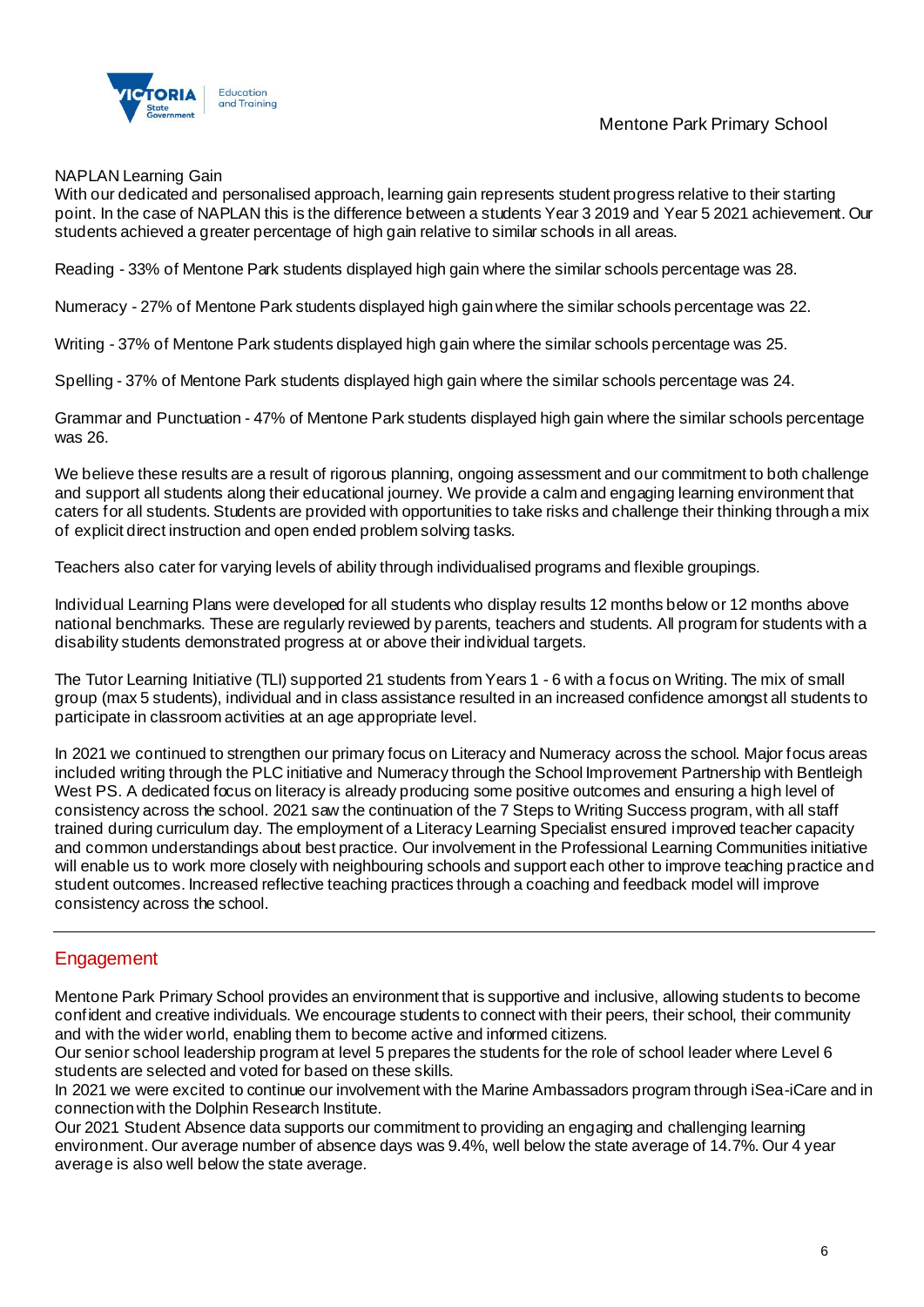

## **Wellbeing**

All students at Mentone Park can thrive in a safe and supportive environment with consistent wellbeing practices embedded across the school. We teach social and emotional skills using the Play is the Way philosophy of behaviour education and student self-regulation that fosters independent, self-motivated, empathetic, life-long learners. During 2021 we also adopted components of the Bounce Back Program, with a strong and direct focus on Resilience as a key strategy.

Students participate in a unique program of physically interactive games that require and develop personal and social competencies. There are five guiding concepts that are embedded through classroom activities and a specific and empowering self-reflective language that helps children to master their behaviour so they can become responsible and capable members of society.

Strong relationships are developed between peers, teachers, and the broader community through participation in many activities through the year that highlight the school's values, build resilience and develop empathy.

Students at Mentone Park participate in components of the Feeling Safe Together (Prep to year 4) or Growing Up (year 5/6) programs each year which have been put together by trained staff and teach children the importance of

maintaining respectful relationships, recognising their own feelings, responding to changing emotions as they grow, and understanding their right to feel safe at all times.

To support our comprehensive wellbeing practices, we also use, participate in or support the following additional programs and initiatives to further enhance our students' opportunities for social and emotional development.

- The Social and Emotional Learning Curriculum Department of Education
- The National Day of Action against Bullying Bullying. No Way!
- Building Respectful Relationships Department of Education
- **Bully Prevention**
- Harmony Day
- **Life Education Van**
- Health initiatives school nurse (Foundation), school dentist.

Our strong ties with local pre-schools ensure individual student needs are identified early.

A well planned Buddy program between Prep and Year 6 students helps develop connections with school and peers early in the learning journey.

Positive relationships are cultivated across year levels through multi-age days, such as Harmony Day, Multicultural Day and House Sports Day. Flexible learning spaces also promote cross-year experiences.

Close connections with local secondary colleges mean our students transition smoothly to Year 7. We promote Open Nights and facilitate transition days for our Year 6 students.

### Finance performance and position

During 2021 Mentone Park Primary School continued to implement a number of stringent financial strategies to recover the deficit incurred during 2016 and repaid during 2018. Constant monitoring of budgets, reduced expenditure, a staffing surplus all contributed to this debt reduction.

A management decision to staff small classes, with a school average of 20 students per class impacted on the staffing budget with a view to increased student enrollments in 2022. This was facilitated by a previous surplus as well as funding through PMSS (Primary Mathematics and Science Specialist initiative)

We will continue to closely monitor costs and available funds to benefit student programs and the community.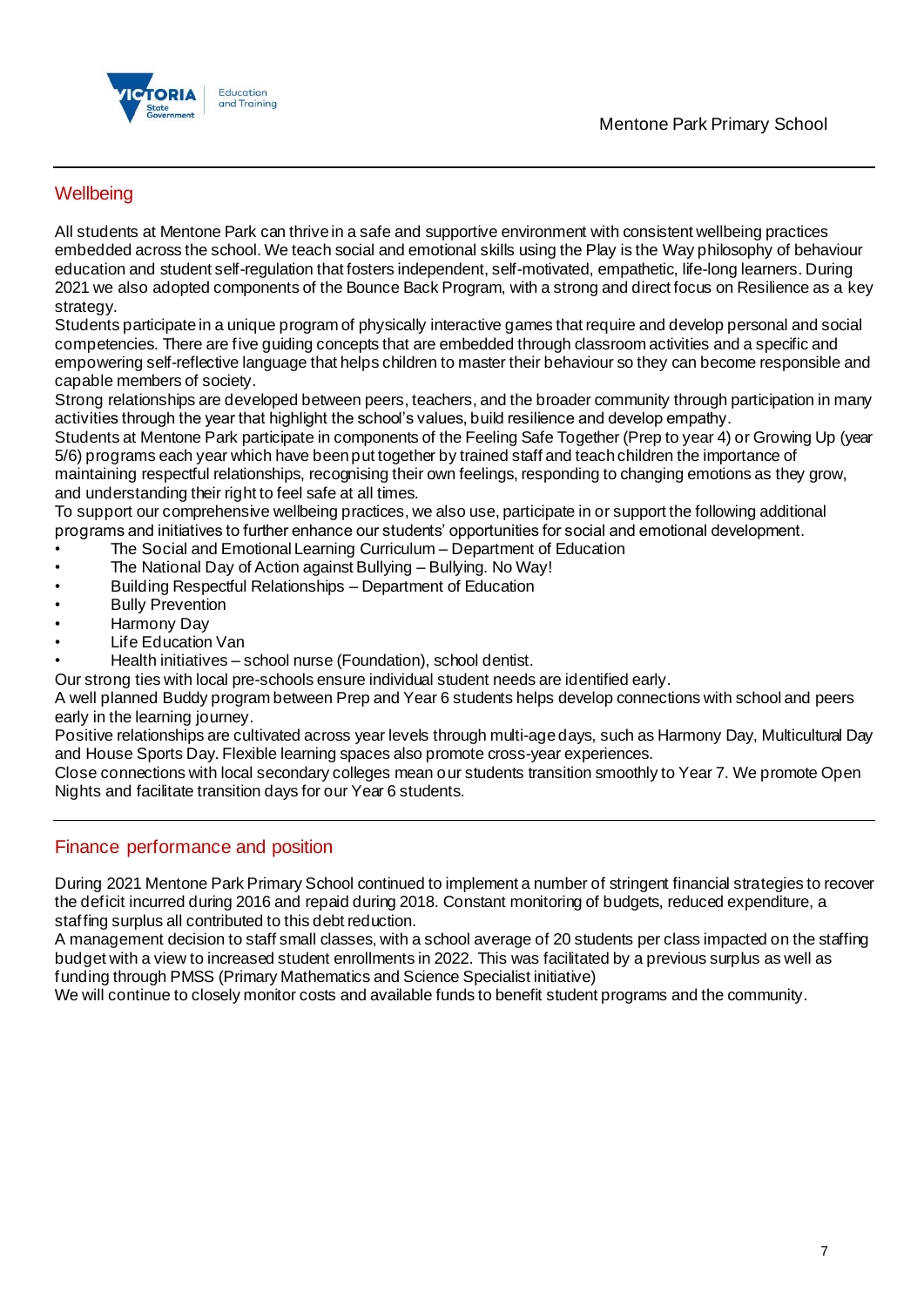# **Performance Summary**

The Performance Summary for government schools provides an overview of how this school is contributing to the objectives of the Education State and how it compares to other Victorian government schools.

All schools work in partnership with their school community to improve outco mes for children and young people. Sharing this information with parents and the wider school community helps to support community engagement in student learning, a key prio rity of the Framework for Improving Student Outcomes.

Refer to the 'How to read the Annual Report' section for help on how to interpret this report.

# SCHOOL PROFILE

#### **Enrolment Profile**

A total of 189 students were enrolled at this school in 2021, 81 female and 108 male.

6 percent of students had English as an additional language and 3 p ercent were Aboriginal or Torres Strait Islander.

#### **Overall Socio-Economic Profile**

The overall school's socio-economic profile is based on the school's Student Family Occupation and Education index (SFOE).

SFOE is a measure of socio-educational disadvantage of a school, based on educational and employment characteristics of the parents/carers of students enrolled at the school. Possible SFOE band values are: Low, Low-Medium, Medium and High. A 'Low' band represents a low level of socio-educational disadvantage, a 'High' band represents a high level of socio-educational disadvantage.

This school's SFOEband value is: Low

#### **Parent Satisfaction Summary**

The percent endorsement by parents on their school satisfaction level, as reported in the annual Parent Opinion Survey.

Percent endorsement indicates the percent of positive responses (agree or strongly agree) from parents who responded to the s urvey.



#### **School Staff Survey**

The percent endorsement by staff on School Climate, as reported in the annual School Staff Survey.

Percent endorsement indicates the percent of positive responses (agree or strongly agree) from staff who responded to the survey.

Data is suppressed for schools with three or less respondents to the survey for confidentiality reasons.

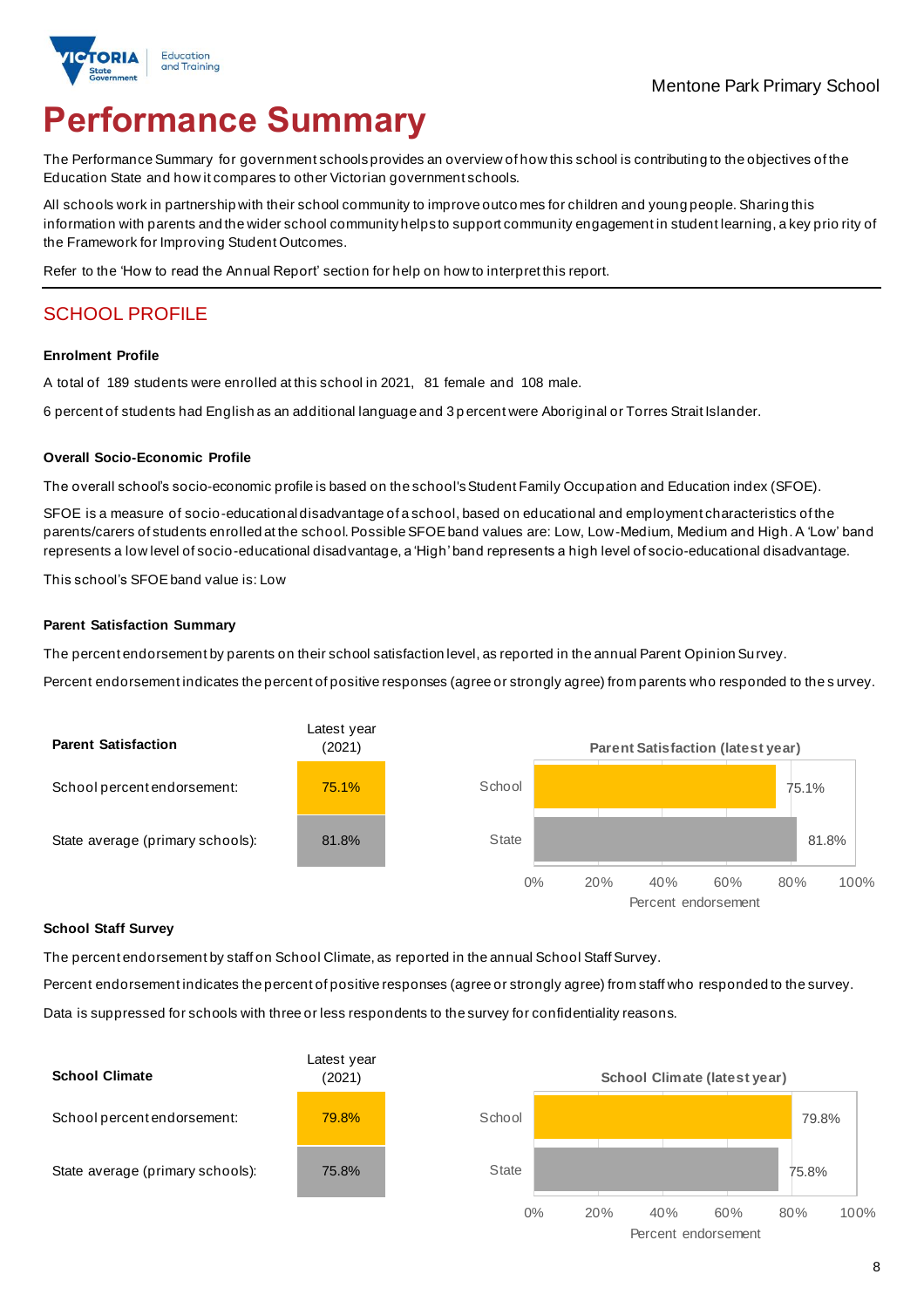

# ACHIEVEMENT

*Key: 'Similar Schools' are a group of Victorian government schools that are like this school, taking into account the school's socioeconomic background of students, the number of non-English speaking students and the size and location of the school.*

#### **Teacher Judgement of student achievement**

Percentage of students working at or above age expected standards in English and Mathematics.



Percent students at or above age expected level

| <b>Mathematics</b><br>Years Prep to 6                             | Latest vear<br>(2021) |
|-------------------------------------------------------------------|-----------------------|
| School percent of students at or above age<br>expected standards: | 94.1%                 |
| Similar Schools average:                                          | 90.2%                 |
| State average:                                                    | 84.9%                 |

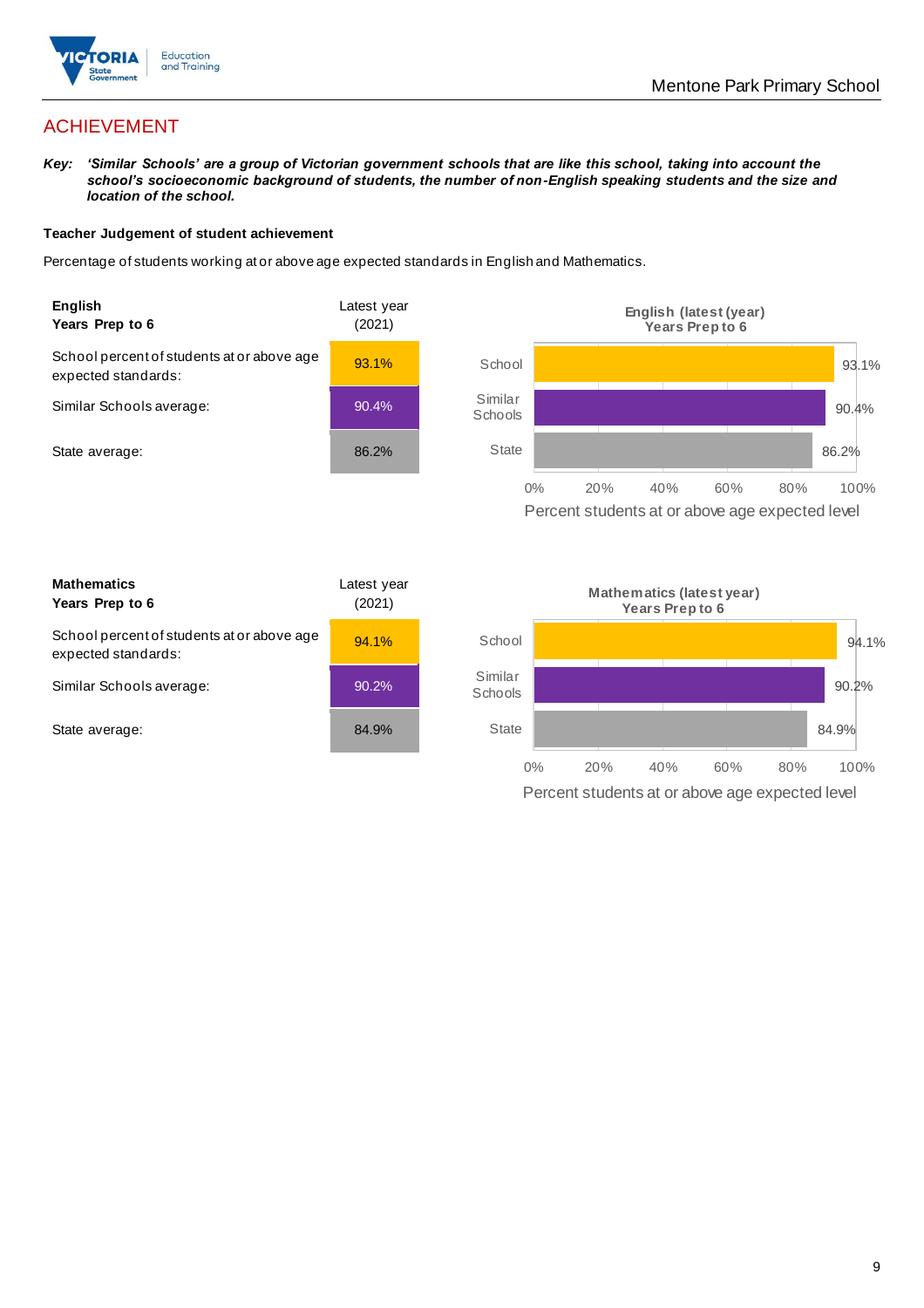

# ACHIEVEMENT (continued)

*Key: 'Similar Schools' are a group of Victorian government schools that are like this school, taking into account the school's socioeconomic background of students, the number of non-English speaking students and the size and location of the school.*

#### **NAPLAN**

Percentage of students in the top three bands of testing in NAPLAN.

Note: NAPLAN tests were not conducted in 2020, hence the 4-year average is the average of 2018, 2019 and 2021 data.

| Reading<br>Year 3                                 | Latest year<br>(2021) | 4-year<br>average |                    | <b>NAPLAN Reading (latest year)</b><br>Year <sub>3</sub>                   |
|---------------------------------------------------|-----------------------|-------------------|--------------------|----------------------------------------------------------------------------|
| School percent of students in<br>top three bands: | 87.5%                 | 89.7%             | School             | 87.5%                                                                      |
| Similar Schools average:                          | 86.1%                 | 84.4%             | Similar<br>Schools | 86.1%                                                                      |
| State average:                                    | 76.9%                 | 76.5%             | <b>State</b>       | 76.9%                                                                      |
|                                                   |                       |                   | $0\%$              | 20%<br>40%<br>60%<br>100%<br>80%<br>Percent of students in top three bands |
| Reading<br>Year 5                                 | Latest year<br>(2021) | 4-year<br>average |                    | <b>NAPLAN Reading (latest year)</b><br>Year 5                              |
| School percent of students in<br>top three bands: | 78.1%                 | 73.5%             | School             | 78.1%                                                                      |
| Similar Schools average:                          | 79.3%                 | 76.3%             | Similar<br>Schools | 79.3%                                                                      |
| State average:                                    | 70.4%                 | 67.7%             | <b>State</b>       | 70.4%                                                                      |
|                                                   |                       |                   | $0\%$              | 20%<br>40%<br>60%<br>80%<br>100%<br>Percent of students in top three bands |
| <b>Numeracy</b><br>Year <sub>3</sub>              | Latest year<br>(2021) | 4-year<br>average |                    | <b>NAPLAN Numeracy (latest year)</b><br>Year <sub>3</sub>                  |
| School percent of students in<br>top three bands: | 91.7%                 | 79.5%             | School             | 91.7%                                                                      |
| Similar Schools average:                          | 76.3%                 | 77.6%             | Similar<br>Schools | 76.3%                                                                      |
| State average:                                    | 67.6%                 | 69.1%             | State              | 67.6%                                                                      |
|                                                   |                       |                   | $0\%$              | 20%<br>40%<br>60%<br>100%<br>80%<br>Percent of students in top three bands |
| <b>Numeracy</b><br>Year 5                         | Latest year<br>(2021) | 4-year<br>average |                    | <b>NAPLAN Numeracy (latest year)</b><br>Year 5                             |
| School percent of students in<br>top three bands: | 75.0%                 | 63.1%             | School             | 75.0%                                                                      |
| Similar Schools average:                          | 68.9%                 | 67.4%             | Similar<br>Schools | 68.9%                                                                      |
| State average:                                    | 61.6%                 | 60.0%             | State              | 61.6%                                                                      |
|                                                   |                       |                   | $0\%$              | 20%<br>40%<br>60%<br>80%<br>100%                                           |

Percent of students in top three bands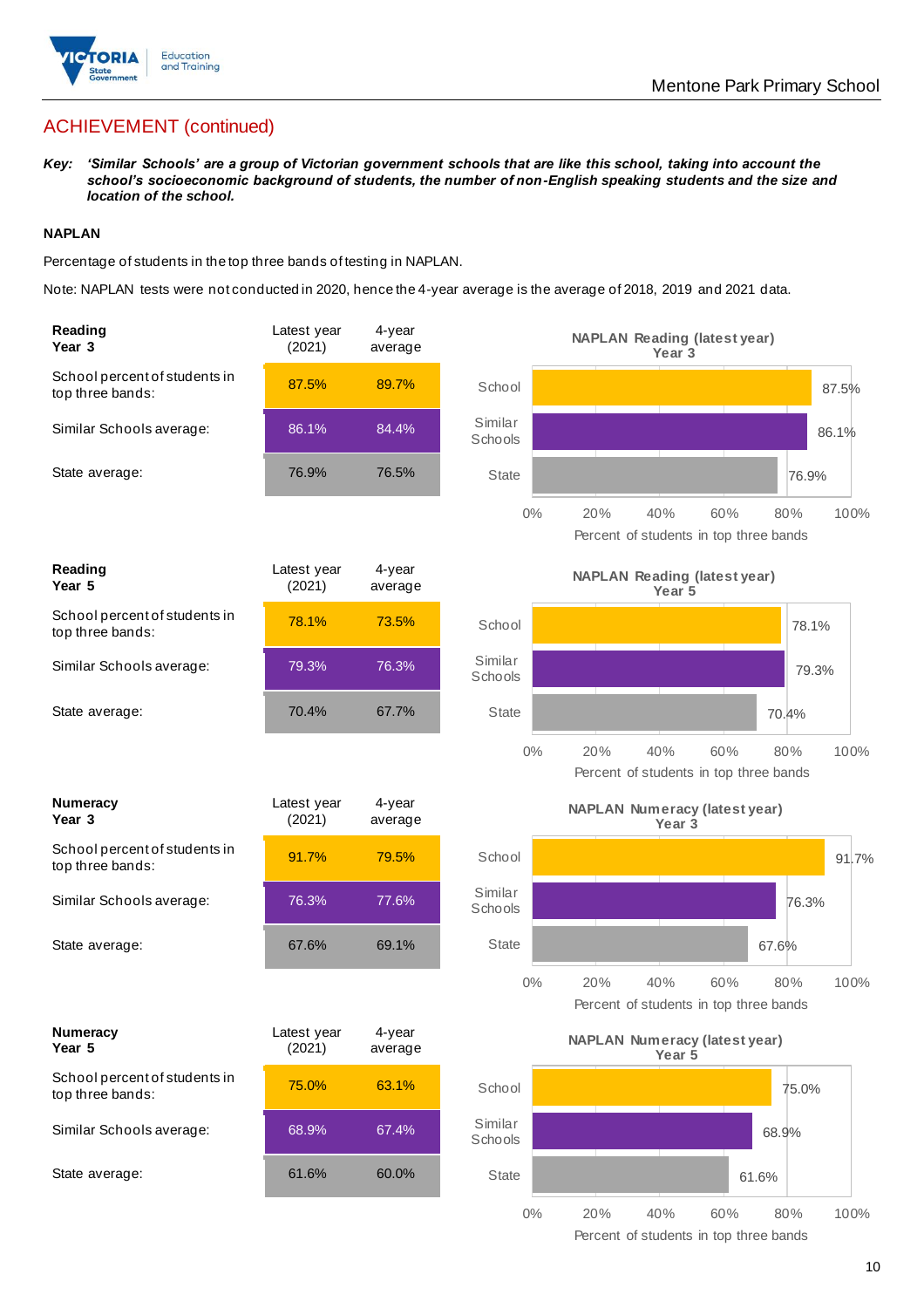

# ACHIEVEMENT (continued)

#### **NAPLAN Learning Gain**

NAPLAN learning gain is determined by comparing a student's current year result relative to the results of all 'similar' Victorian students (i.e., students in all sectors in the same year level who had the same score two years prior). If the current year r esult is in the top 25 percent, their gain level is categorised as 'High'; middle 50 percent is 'Medium'; bottom 25 percent is 'Low'.

#### **Learning Gain Year 3 (2019) to Year 5 (2021)**

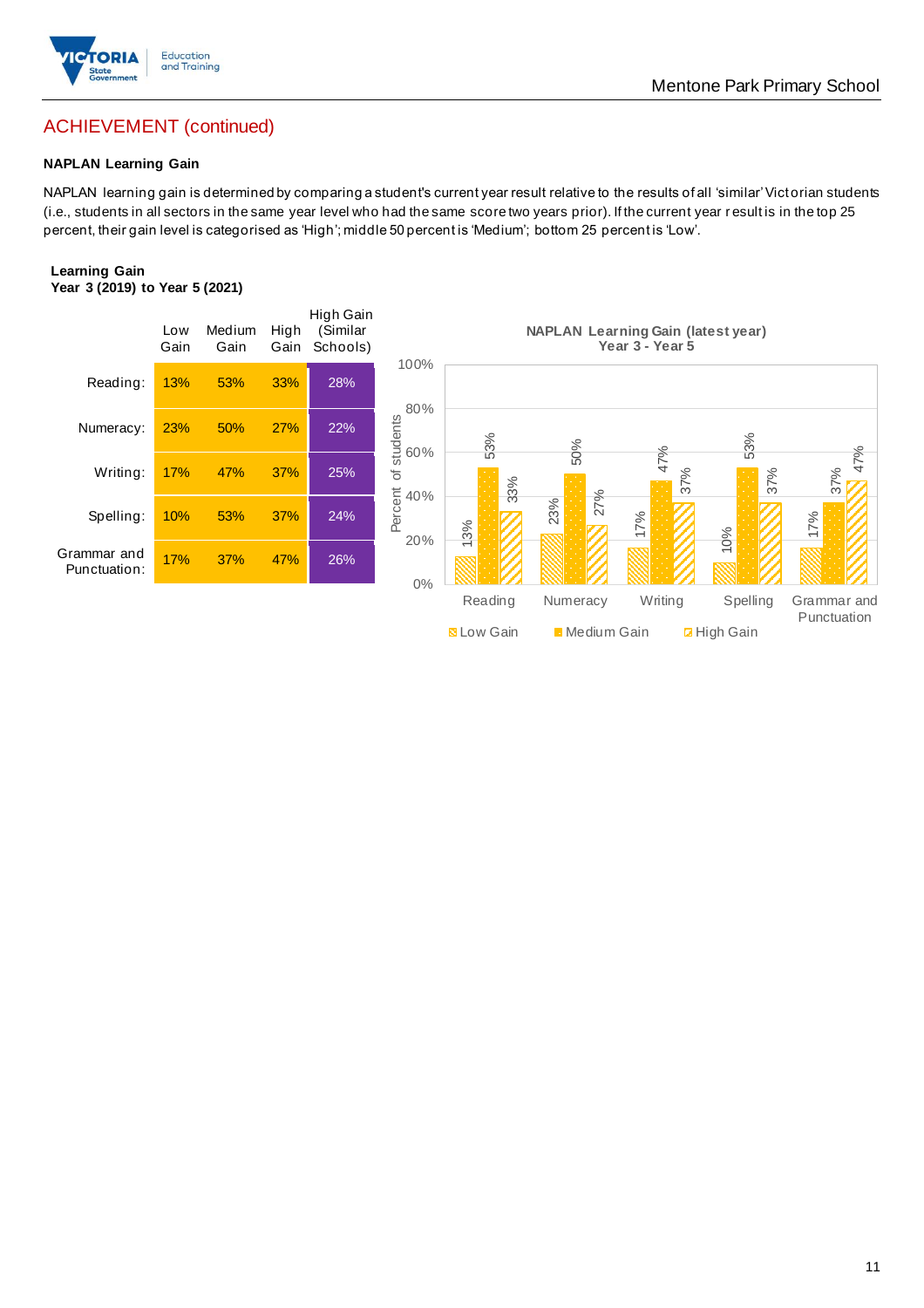

# ENGAGEMENT

*Key: 'Similar Schools' are a group of Victorian government schools that are like this school, taking into account the school's socioeconomic background of students, the number of non-English speaking students and the size and location of the school.*

#### **Average Number of Student Absence Days**

Absence from school can impact on students' learning. Common reasons for non -attendance include illness and extended family holidays. Absence and attendance data in 2020 and 2021 may have been influenced by COVID-19.



#### **Attendance Rate (latest year)**

|                                             | Prep | Year 1 | Year 2 | Year 3 | Year 4 | Year 5 | Year 6 |
|---------------------------------------------|------|--------|--------|--------|--------|--------|--------|
| Attendance Rate by year level<br>$(2021)$ : | 96%  | 94%    | 96%    | 97%    | 95%    | 96%    | 94%    |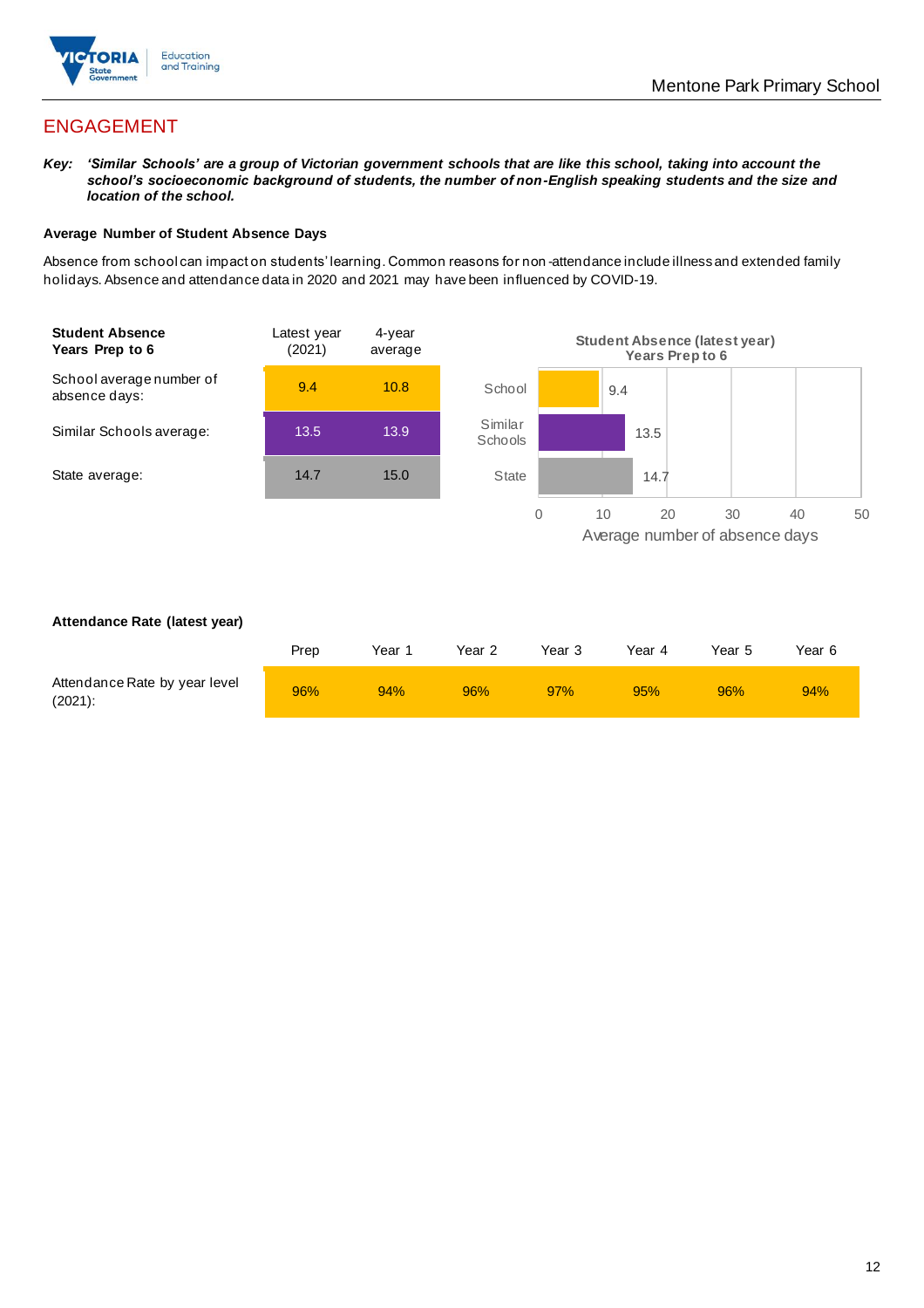

## **WELLBEING**

*Key: 'Similar Schools' are a group of Victorian government schools that are like this school, taking into account the school's socioeconomic background of students, the number of non-English speaking students and the size and location of the school.*

#### **Student Attitudes to School – Sense of Connectedness**

The percent endorsement on Sense of Connectedness factor, as reported in the Attitudes to School Survey completed annually by Victorian government school students, indicates the percent of positive responses (agree or strong ly agree).

| <b>Sense of Connectedness</b><br>Years 4 to 6 | Latest year<br>(2021) | 4-year<br>average |
|-----------------------------------------------|-----------------------|-------------------|
| School percent endorsement:                   | 83.4%                 | 79.9%             |
| Similar Schools average:                      | 76.8%                 | 76.5%             |
| State average:                                | 79.5%                 | 80.4%             |

*Due to lower participation rates, differences in the timing of the survey/length of survey period and the general impact of Covid19 across 2020 and 2021, data are often not comparable with previous years or within similar school groups. Care should be taken when interpreting these results.*



#### **Student Attitudes to School – Management of Bullying**

The percent endorsement on Management of Bullying factor, as reported in the Attitudes to School Survey completed annually by Victorian government school students, indicates the percent of positive responses (agree or strongly agree).

| <b>Management of Bullying</b><br>Years 4 to 6 | Latest year<br>(2021) | 4-year<br>average |  |
|-----------------------------------------------|-----------------------|-------------------|--|
| School percent endorsement:                   | 82.1%                 | 77.9%             |  |
| Similar Schools average:                      | 77.6%                 | 78.0%             |  |
| State average:                                | 78.4%                 | 79.7%             |  |

*Due to lower participation rates, differences in the timing of the survey/length of survey period and the general impact of Covid19 across 2020 and 2021, data are often not comparable with previous years or within similar school groups. Care should be taken when interpreting these results.*

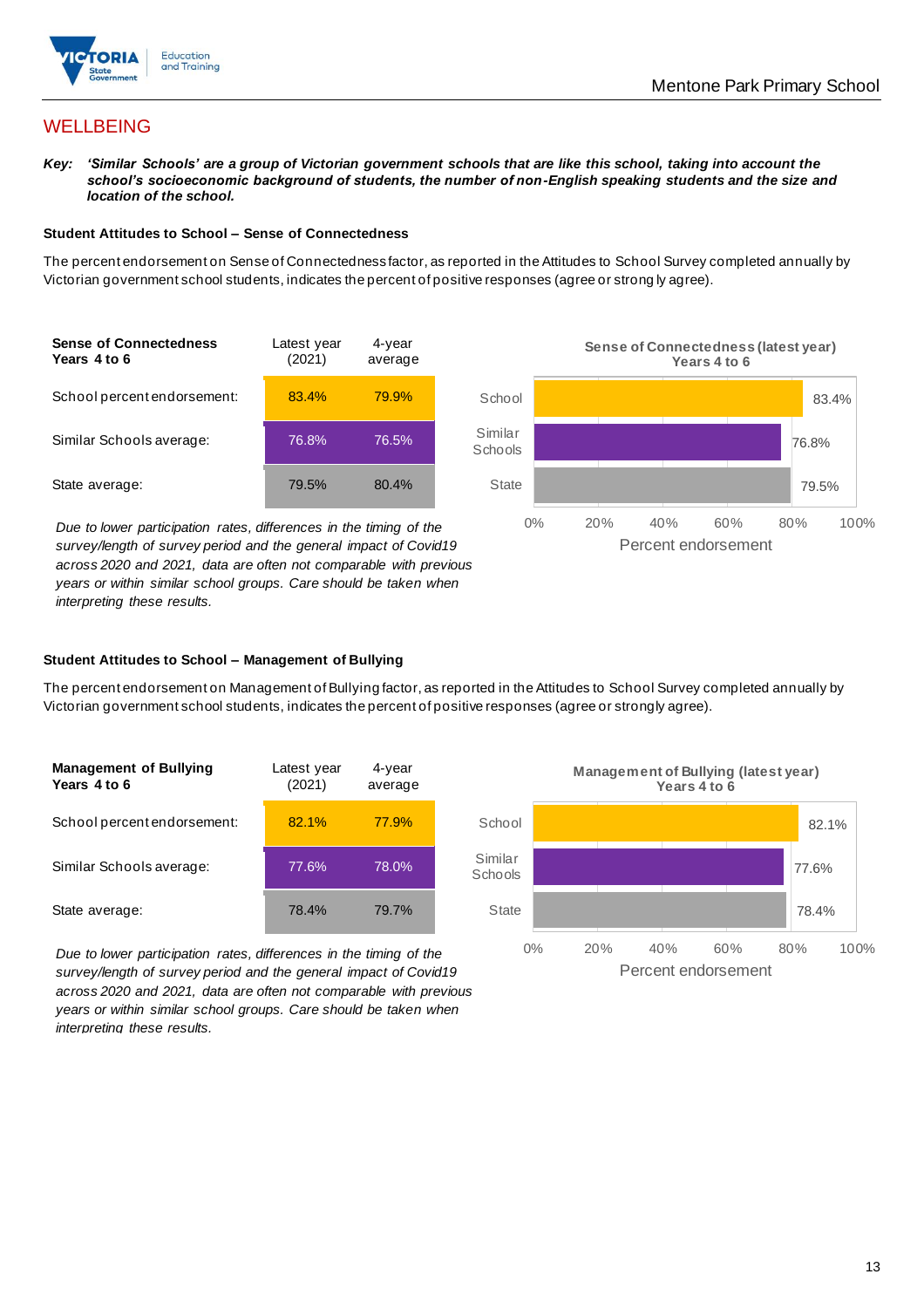

# **Financial Performance and Position**

FINANCIAL PERFORMANCE - OPERATING STATEMENT SUMMARY FOR THE YEAR ENDING 31 DECEMBER, 2021

| Revenue                                             | <b>Actual</b> |
|-----------------------------------------------------|---------------|
| Student Resource Package                            | \$1,902,697   |
| Government Provided DET Grants                      | \$198,596     |
| Government Grants Commonwealth                      | \$18,050      |
| Government Grants State                             | \$0           |
| Revenue Other                                       | \$784         |
| Locally Raised Funds                                | \$145,334     |
| <b>Capital Grants</b>                               | \$0           |
| <b>Total Operating Revenue</b>                      | \$2,265,462   |
|                                                     |               |
| Equity <sup>1</sup>                                 | <b>Actual</b> |
| Equity (Social Disadvantage)                        | \$7,308       |
| Equity (Catch Up)                                   | \$0           |
| <b>Transition Funding</b>                           | \$0           |
| Equity (Social Disadvantage – Extraordinary Growth) | \$0           |
| <b>Equity Total</b>                                 | \$7,308       |
|                                                     |               |

| <b>Expenditure</b>                    | <b>Actual</b> |
|---------------------------------------|---------------|
| Student Resource Package <sup>2</sup> | \$1,720,217   |
| Adjustments                           | \$0           |
| Books & Publications                  | \$0           |
| Camps/Excursions/Activities           | \$42,776      |
| <b>Communication Costs</b>            | \$3,180       |
| Consumables                           | \$29,788      |
| Miscellaneous Expense <sup>3</sup>    | \$21,989      |
| Professional Development              | \$7,819       |
| Equipment/Maintenance/Hire            | \$36,952      |
| <b>Property Services</b>              | \$42,696      |
| Salaries & Allowances <sup>4</sup>    | \$29,500      |
| <b>Support Services</b>               | \$77,337      |
| Trading & Fundraising                 | \$10,284      |
| Motor Vehicle Expenses                | \$0           |
| Travel & Subsistence                  | \$0           |
| <b>Utilities</b>                      | \$20,213      |
| <b>Total Operating Expenditure</b>    | \$2,042,751   |
| <b>Net Operating Surplus/-Deficit</b> | \$222,711     |
| <b>Asset Acquisitions</b>             | \$96,486      |

(1) The equity funding reported above is a subset of the overall revenue reported by the school.

(2) Student Resource Package Expenditure figures are as of 24 Feb 2022 and are subject to change during the reconciliation process.

(3) Miscellaneous Expenses include bank charges, administration expenses, insurance and taxation charges.

(4) Salaries and Allowances refers to school-level payroll.